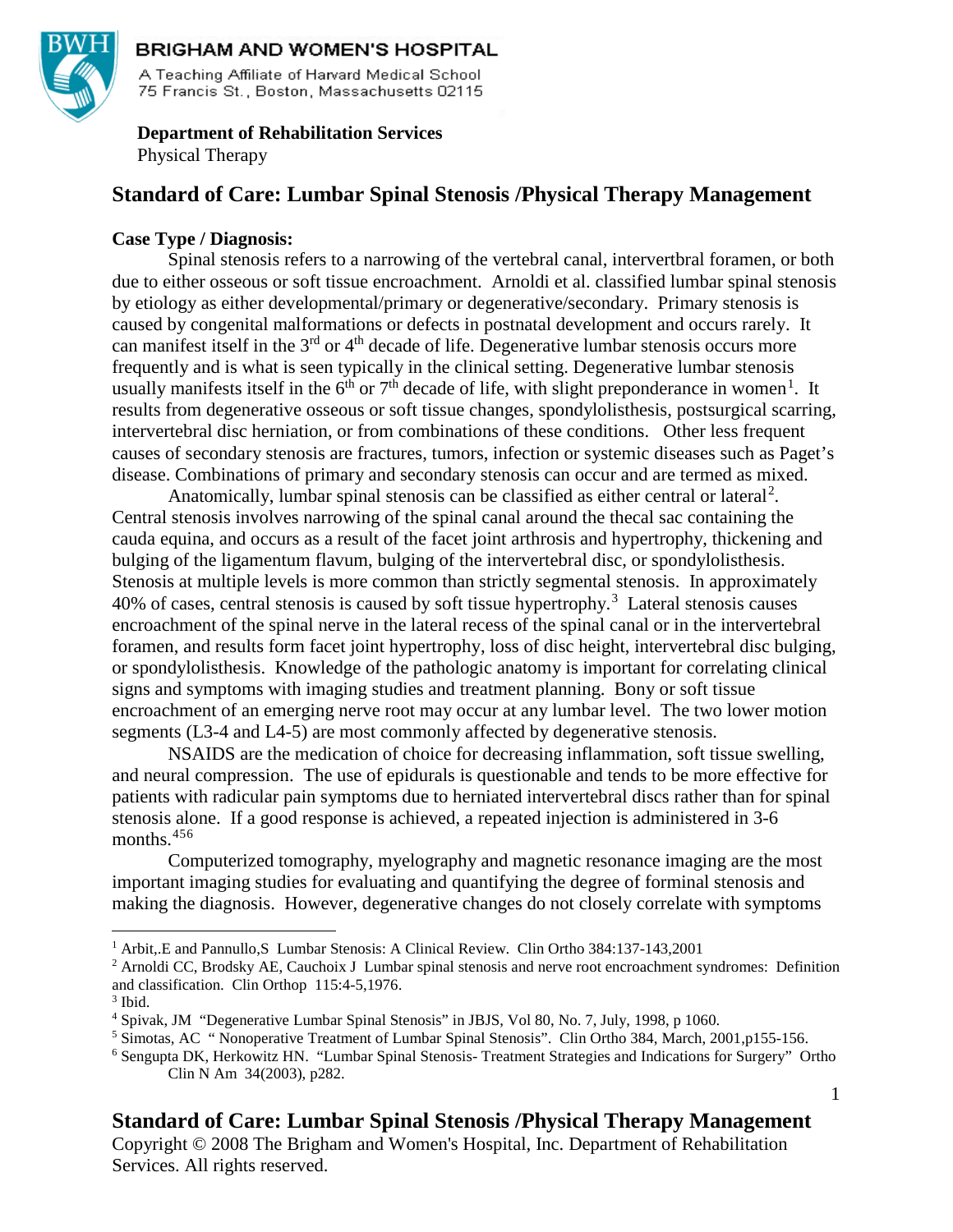and abnormal findings occur in the asymptomatic population.  $\frac{7}{1}$  $\frac{7}{1}$  $\frac{7}{1}$  Arbit and Pannullo have summarized well the pathologic anatomy of central and lateral stenosis including what to expect from particular imaging studies. Therapists treating patients who have lumbar spinal stenosis are encouraged to review this reference to gain a more in depth understanding of the pathologic findings reported by imaging studies.

Patients with lumbar spinal stenosis who are symptomatic often relate a long history of low back pain, which is consistent with the slow nature of degenerative musculoskeltal changes. Lower extremity pain, bilateral or unilateral, has been reported to occur in 80% of cases and back pain in 65%. Lower extremity pain symptoms are often distal (below knee) but can be proximal as well. Pain symptoms are often poorly localized and variable; symptoms are not likely symmetric when bilateral. Prolonged spinal extension will intensify symptoms and often worsen lower extremity symptoms. Sensory changes occur frequently (51%) and are reported as numbness and/or paresthesias. Patients especially with lateral stenosis may demonstrate radicular symptoms. Amundsen, et al reported ankle reflexes to be diminished or absent in up to 50% of patients with lumbar spinal stenosis; and, objective weakness to vary between 23% to 51%.in patients with lumbar spinal stenosis.. Approximately 65% of patients with lumbar spinal stenosis report neurogenic claudication , defined as poorly localized pain, paresthesias or cramping of one or both lower extremities which is brought on by walking and relieved by sitting or rest.<sup>[8](#page-1-1)</sup> Very rarely will patients with spinal stenosis present with symptoms of cauda equina syndrome. Urinary dysfunction (urinary frequency, incontinence or episodes of frequent urinary tract infections) is not uncommon and has been reported in 10% of patients with advanced spinal stenosis

Patients with lumbar stenosis will often demonstrate a worsening of complaints when position and posture is changed. Symptoms worsen with lumbar extension and with weight bearing; improve with sitting, standing with slight truck flexion, or lying down. Patients typically stand with a stooped posture or report that that they need to bend over in order to keep walking (using a shopping cart or walker). Walking uphill is easier than downhill.

Anatomically, flexed postures widen the spinal canal and foramen and reduce epidural pressure; thus are more relieving than extension posture/ positions. Extension of the lumbar spine causes posterior protrusion of the intervertebral disc and bulging of the liagmenturm flavum. This results in additional narrowing of the central and lateral canals. Panjabi et al reported a 20% reduction in the cross-sectional area of the intervertebral foramina in both normal and degenerative spinal segments with spinal extension.<sup>[9](#page-1-2)</sup> Axial loading has been reported to reduce the cross-sectional area of the spinal canal significantly.<sup>[10](#page-1-3)</sup> Exactly what pathophysiologic effects result from these anatomic changes in the lumbar spine are not yet known. Patients' symptoms may be due to mechanical compression, vascular changes or both.

Lumbar spinal stenosis is becoming more frequently recognized and diagnosed as the population ages. It is the most common diagnosis associated with lumbar spine surgery in patients older than 65 years.<sup>11</sup> Surgery for lumbar spinal stenosis has quadrupled in the last 20 years. Surgical decompression should only be considered for patients with unmanageable pain

#### **Standard of Care: Lumbar Spinal Stenosis /Physical Therapy Management**

<span id="page-1-0"></span> <sup>7</sup> Simotas, AC Clin Ortho 384:160, 2001.

<span id="page-1-1"></span><sup>&</sup>lt;sup>8</sup> Katz JN, Dalgas M, Stucki G, et al. Degenerative lumbar spinal stenosis: Diagnostic value of the history and physical examination. Arthritis Rheum. 38:1236-1241.1995

<span id="page-1-3"></span><span id="page-1-2"></span> $9$  Panjabi MM, Takata K, Goel VK "Kinematics of the Lumbar Intervertebral Foramen" Spine 8:356, 1983. <sup>10</sup> Schonstron N, Lindahl S. Willen J et al. Dynamic changes in the dimensions of the lumbar spinal canal" An experimentail study in vitro. J Orthop Res 7:1115-121, 1989.

<span id="page-1-4"></span><sup>&</sup>lt;sup>11</sup> Turner JA, Ersek M, Herron L, et al Surgery for lumbar spinal stenosis: Attempted meta-analysis of the literature. Spine17:1-8,1992.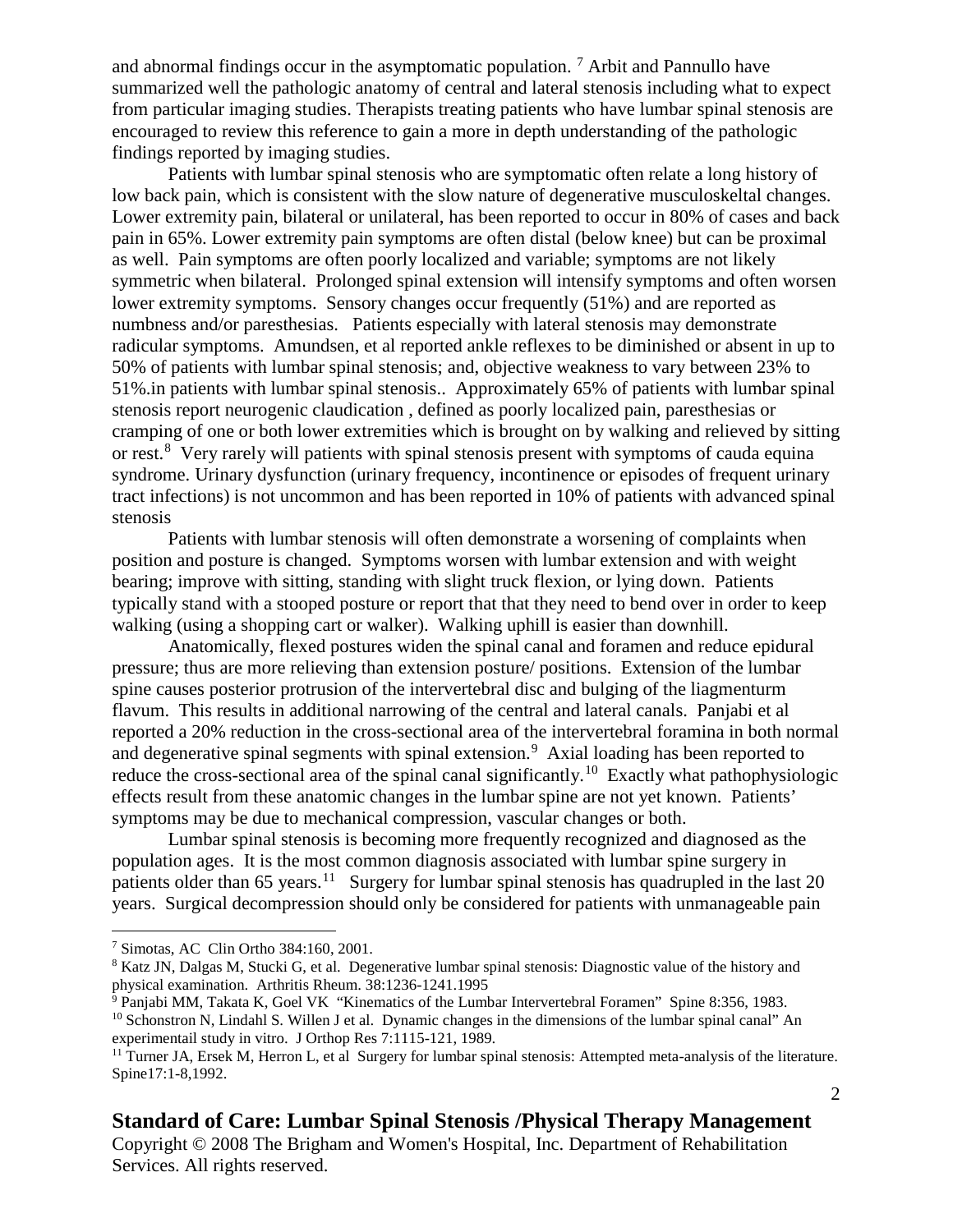and function which are severely limiting. The first surgical intervention tends to provide the greatest opportunity for relief. The long term effects of surgery are uncertain and deteriorate with time. In 1999, Gibons et al performed a review of surgical interventions for spinal stenosis and concluded that there is no evidence for the efficacy of any form of decompression or fusion surgery for spinal stenosis.<sup>[12](#page-2-0)</sup>Experimental surgical procedures, including facet joint implantation are being actively investigated at BWH

#### **Indications for Treatment:**

The efficacy of nonoperative treatment for spinal stenosis may depend greatly on the nature and severity of the patient's symptomatic and radiographic presentation.<sup>[13](#page-2-1)</sup> Conservative treatment is advocated in patients with mild to moderate symptoms of lumbar spinal stenosis but clinically a patient with severe symptoms and low functional status may be referred for very basic patient and family education, positioning and conservative pain management instructions and assistance in determining what home/ environmental changes for safety and independence are needed. A physical therapy treatment plan is be based on an understanding of the pathoanatomic changes occurring in the particular patient referred and must be tailored to the individual based on the clinical history and results of the physical examination. Patients typically present in physical therapy with impairments of pain, loss of function, especially gait dysfunction, a knowledge deficit in self-management of symptoms with conservative measures, impaired muscle performance and impaired flexibility and/or ROM .

#### **Contraindications / Precautions for Treatment:**

Symptoms of cauda equina syndrome (lower back, rectal or genital pain, micturition disturbances, loss of bowel control, perianal sensory disturbances, impotency) must be immediately reported to the referring physician as surgical intervention is essential.

Neurologic findings may differ significantly when a patient is tested pre vs post a period of provocative activity such as walking. Note in your documentation if you have performed provocative activities before performing reflex testing, sensory evaluation, and muscle testing.

The likelihood of comorbidity in patients who present with lumbar spinal stenosis is high. Osteoarthritis, cardiovascular and/or pulmonary disease in combination with lumbar spinal stenosis will require patients to be closely monitored. A home exercise program that is specifically prescribed and well tolerated needs to be established.

Patients who cannot tolerate NSAIDs may progress more slowly due to the inability to sufficiently manage inflammatory tissue conditions.

The referring physician should be contacted if the patient's pain symptoms and/or neurological findings continue to worsen despite conservative measures and compliance with activity modulation as part of the physical therapy treatment plan. Not all patients will respond positively to physical therapy interventions.

<span id="page-2-0"></span><sup>&</sup>lt;sup>12</sup> Gibson JNA, Waddell G and Grant IC, Surgery for Degenerative Lumbar Spondylosis, Cochrane Lib., Vol 4, 2004.

<span id="page-2-1"></span><sup>&</sup>lt;sup>13</sup> Simotas, AC Nonoperative treatment for Lumbar Spinal Stenosis. Clin Orthop 384:153-161,2001.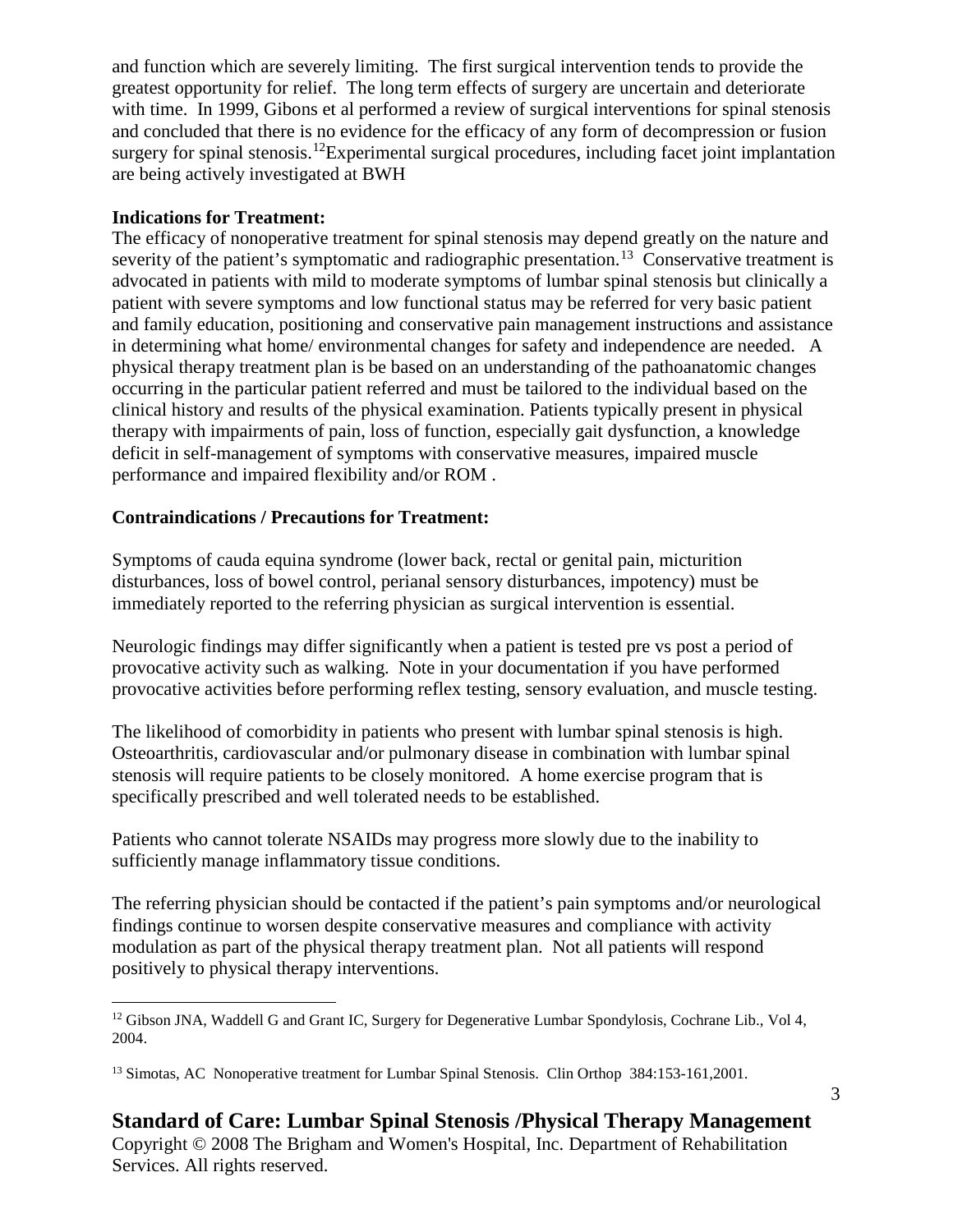### **Examination:**

**Medical History:** Carefully review for comorbidities: Osteoarthritis- especially hip and/ or knee may require specific therapeutic measures in conjunction with direct treatment of the lumbar spine. Patients with diabetes may also have peripheral neuropathy symptoms that confound the reports of lower extremity sensory changes. Obese patients have weakened abdominal tone and strength and likely hyperlordosis. Determine how long a history of low back pain or lower extremity symptoms the patient has had. Has the patient had a prior history of surgery to the abdomen or back which could have further compromised muscle performance, posture and/or tolerance to activity? What imaging studies have been preformed? What other special tests (EMG) done?

**History of Present Illness**: Are lower extremity symptoms worse than lower back symptoms? Where are symptoms? What provokes symptoms? When is patient most uncomfortable? What helps relieve symptoms? Has the patient fallen or stumbled recently? Does the patient use anything to help when walking? A careful and detailed history is very revealing and can be more useful than the objective clinical examination or the imaging studies in patients with lumbar spinal stenosis.

**Social History:** Suggested interview questions include but are not limited to:

- Does patient live alone?
- Level of activity?
- Frequency of exercise?
- What behaviors have already been modified in order to accommodate the level of symptoms?
- What recreational activities would the patient like to do that currently are intolerable?
- Patient's goal (s)?

**Medications**: NSAIDS? Any history of epidural injection? Other?

### **Examination:**

 This section is intended to capture the minimum data set and identify specific circumstance(s) that might require additional tests and measures.

**Pain History:** Visual Analog Scale (VAS) current vs. with sitting, standing, walking (consider monitoring the time it takes before symptoms become worsened/ unacceptable to the patient). Locus and nature of complaints, pattern am vs. pm, rest vs. activity. What does patient do to obtain relief of symptoms?

**Posture:** Posture is typically stooped with flattening of the lumbar spine; but lordosis may be pronounced in some patients. Note if weight bearing is equally distributed. Base of support is often widened.

**ROM**: All planes active of spine, active and passive hip, knee and ankle ROM as appropriate. Spinal and hip extension are often restricted active and passively. Passive spinal ROM may need to be deferred if significant worsening of pain during active ROM examination. Note the ability of the spine to flex segmentally. Avoid prolonged extension of the spine as symptoms will be easily provoked.

4

# **Standard of Care: Lumbar Spinal Stenosis /Physical Therapy Management**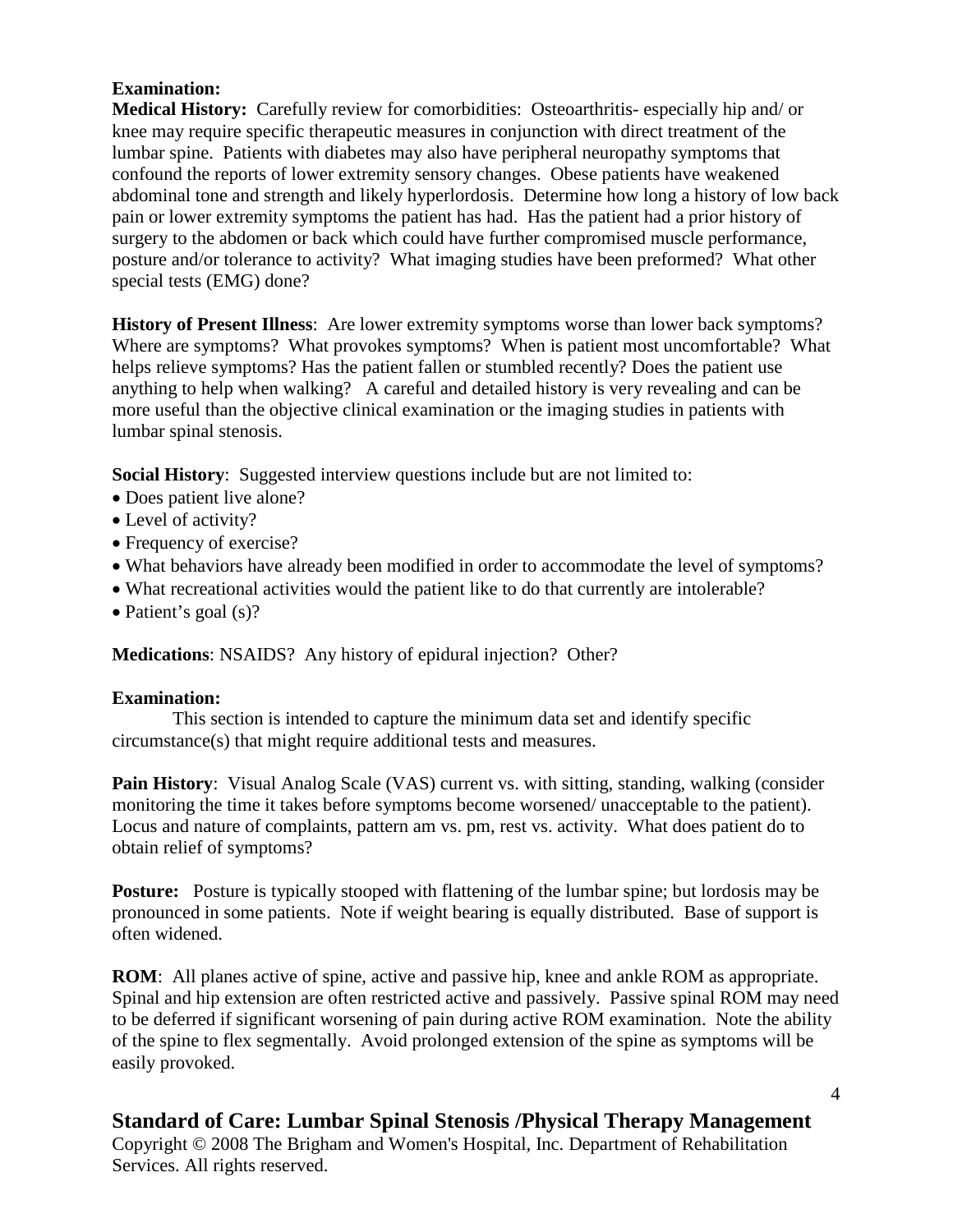Flexibility Testing: Thomas test, Ober test, hamstring length, quadriceps length and gastrocnemius length.

Special Tests: Scour (David J. Magee's text Orthopedic Physical Assessment is a comprehensive source for any review of these tests)

**Neurologic:** Typically there are few neurologic signs. Findings are often more pronounced after symptom provoking activities. Note whether the findings of deep tendon reflexes, sensory changes and/or muscle weakness are prior to or post-provocative walking or trunk extension activities.

**Muscle Testing**: Specific MMT for gluteals and abdominal muscles as these muscles are often deconditioned and weakened due to prolonged pain and compromised posture and activity. Perform additional MMT depending upon findings of lower quadrant screening and patient's subjective reports of weakness.

**Neurodynamic Special Tests**: Reflex testing of ankle and knee. Straight leg raise testing. May or may not be positive.

**Sensory**: Assess reported numbness and/or paraesthesias. Note the locus of symptoms (dermatomal distribution) and level of severity associated with the defined level of activity.

**Circulation**: If a patient with lumbar spinal stenosis also has comorbidites of cardiovascular insufficiency and/or diabetes mellitus , take bilateral distal peripheral pulses- popliteal and doral pedis. Patients with peripheral vascular disease may have symptoms which complicate and make the presentation of symptoms with walking difficult to differentiate from neurogenic claudication. Observe and record integument changes. Compare pulses pre and post activity and right vs. left (involved vs. uninvolved) and if a vascular component is suspected, compared upper extremity ipsilateral pulse (radial) with lower extremity ipsilateral pulse to assess any difference in rate and strength of the pulse palpated.

**Gait:** Evaluate gait pattern and independence. Assess for neurogenic claudication symptoms. Note how long it takes for symptoms to be relieved and what does patient do to obtain relief. (eg must patient lie down, sit or just stop the activity in order to obtain reasonable relief of intensified symptoms).

#### **Function**: • Transfer ability

- Balance ability- bilateral stance vs single limb stance ability.
- Sitting and standing tolerance. (minutes)
- Step and stair negotiation- safe step up and step down (height)
- Recreational ability and frequency
- •Reported ADL status especially don/doff of socks/shoes, ability to pick up objects off floor, dressing ability, hygiene (remember to inquire re urinary dyfunction). Is patient able to safely get to the bathroom at night as often as needed?

# **Standard of Care: Lumbar Spinal Stenosis /Physical Therapy Management**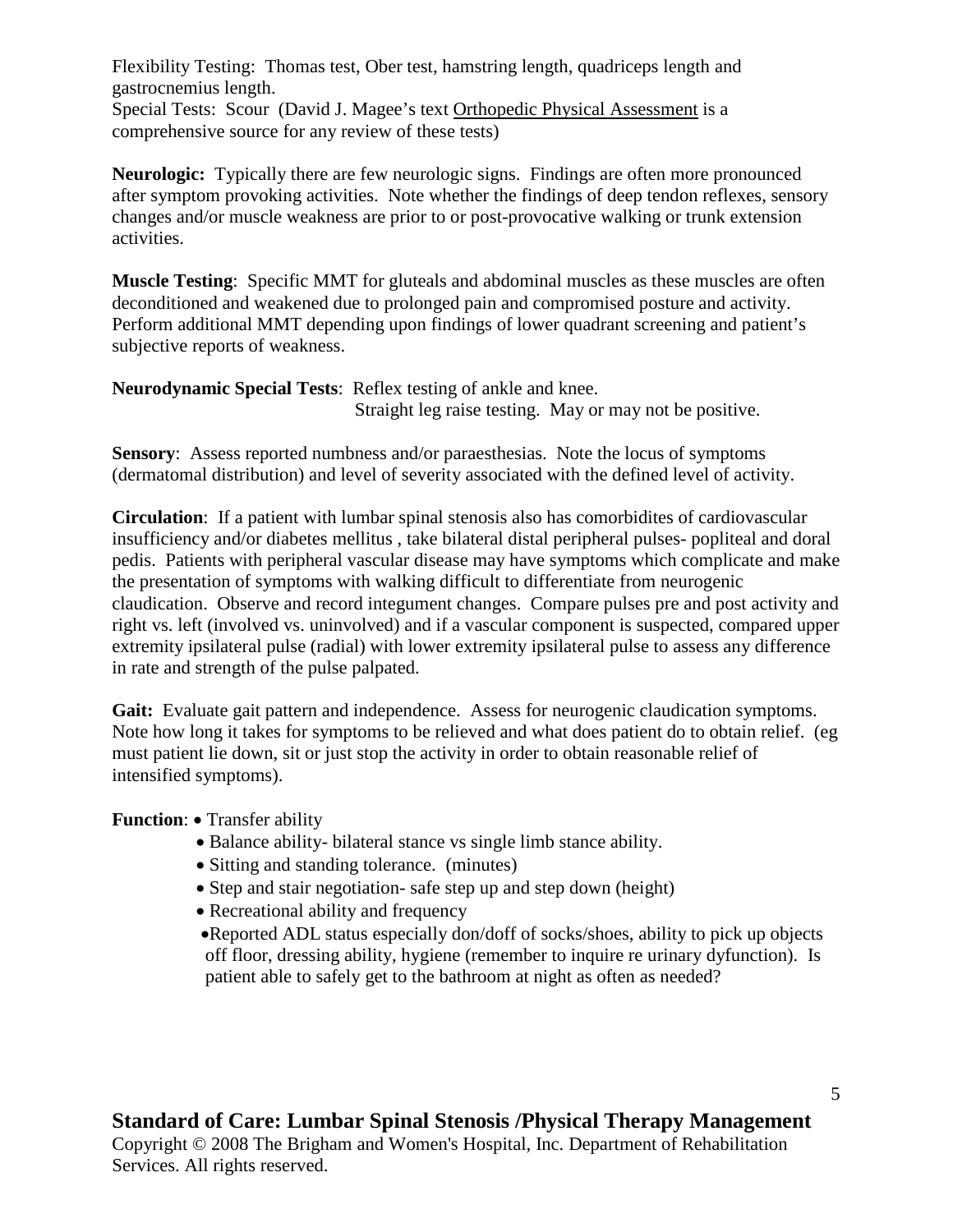**Special Test**: The Timed Get Up and Go<sup>[14](#page-5-0)</sup> is useful measure to determine baseline performance in patients with transfer and gait dysfunction. Consider using this measure to track progress of the patient's compromised function. Other functional tests (Berg<sup>15</sup>, Tinneti<sup>16</sup>, etc may be more useful and appropriate if balance is impaired or there is a history of falling)

Note if initial evaluation was modified due to patient's complaints or inability to tolerate further physical examination at the time.

### **Differential Diagnosis**:

• Clinically, differentiate between neurogenic claudication attributed to nerve root compression and claudication due to peripheral vascular disease. Vascular claudication will often be described as "cramping", the peripheral pulses will diminish or be absent, and there will be trophic changes.

• Hip evaluation must be sufficient to rule out or rule in contributing impairments due to osteoarthrosis.

### **Evaluation / Assessment:**

Establish Diagnosis and Need for Skilled Services

### **Problem List** (Identify Impairment(s) and/ or dysfunction(s)

- 1. Knowledge deficit re understanding of diagnosis, relationship of posture and upright activity on symptoms, correct use of joint protection techniques, modification(s) of activity level, proper positioning and stretching techniques, use of assistive device(s) and posture cues, and use of cold/ heat, massage and other comfort measure s.
- 2. Pain management with conservative measures of positioning, pacing and/ or modification of functional activities, therapeutic exercise, and conditioning activities.
- 3. Impaired muscle performance
- 4. Impaired function.
- 5. Impaired ROM (active and/or passive restrictions)

# **Prognosis:**

Patients with this diagnosis have pain that typically progresses over an extended period of time. The natural history of the disease is frequently non-progressive. Sengupta and Herkowitz summarized that in patients who have been followed for 5-10 years after diagnosis 15% of patients improved, 45% stayed the same and 30% reported progressive worsening of symptoms.<sup>[17](#page-5-3)</sup>

Worsening of nerve root compression with progressive muscle weakness, severe leg symptoms and further loss of reflex or pain which is not able to be managed with conservative measures and use of prescribed medications should be reported to the referring physician.

# **Goals:**

6

<span id="page-5-0"></span> <sup>14</sup> Podsiadlo D, Richardson S. J Am Geriatr Soc, 1991,39:142-148.

<span id="page-5-1"></span><sup>&</sup>lt;sup>15</sup> BogleThorban, LD and Newton RA Physical Therapy, 76 (1996).

<span id="page-5-2"></span><sup>16</sup> Tinetti ME JAGS, 1986, 34:119-126.

<span id="page-5-3"></span><sup>17</sup> Sengupta DK and Herkowitz HN, Orthop Clin N Am, 34:281-295,2003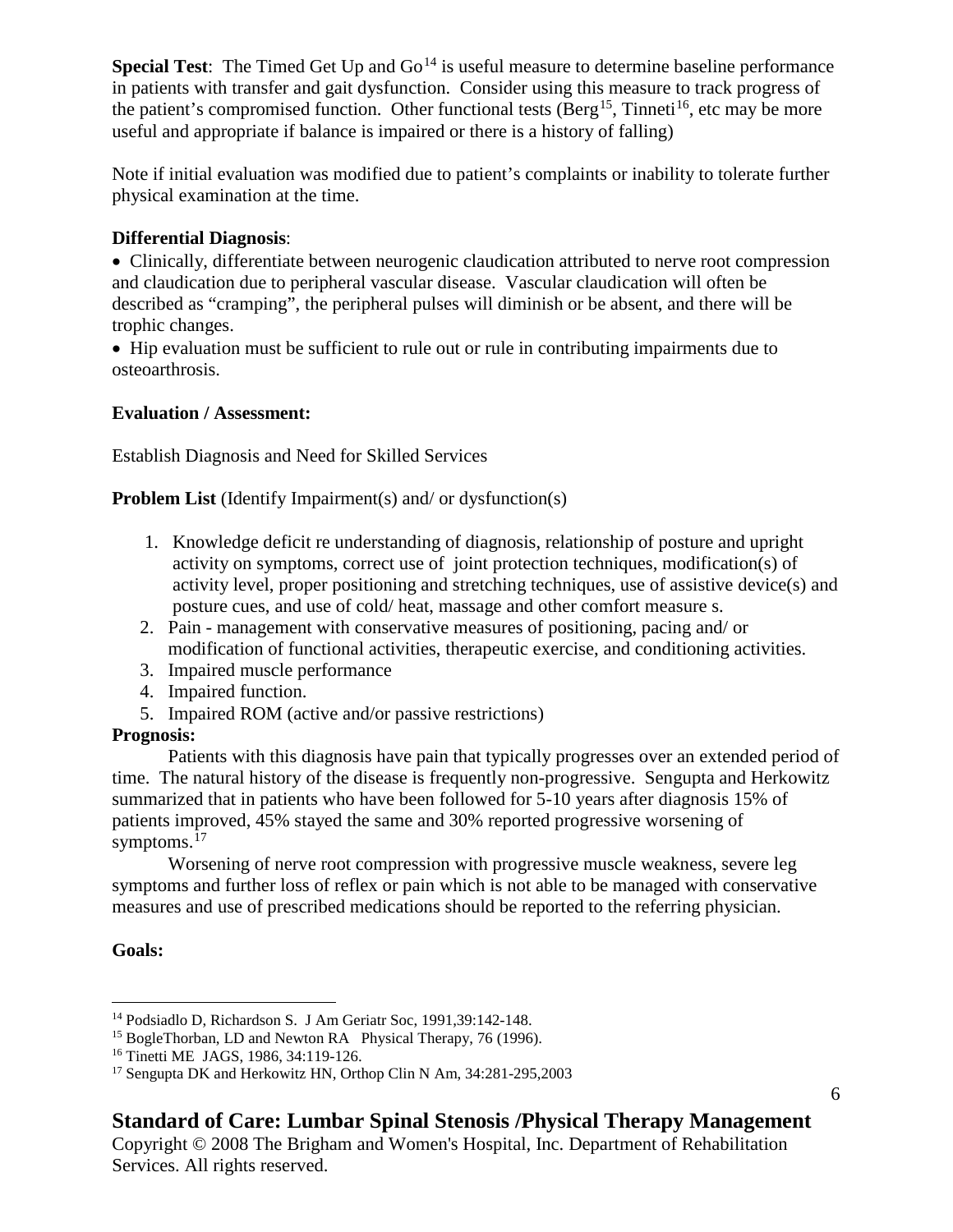- 1. Independent home program and avoidance of provoking postures and activities; progressive independence in advancing home program over 6-8 treatments.
- 2. Independent pain management with proper use of joint protection methods including posture, positioning, use of assistive device(s), pacing of activities, modification of activities, body mechanics and, as needed, use of comfort measures (heat, ice, massage, relaxation techniques); 4-6 treatments
- 3. Improve function including safe and proper transfers and ambulation with or without ambulatory device(s) and/or frequency or distance of walking; 2-4 treatments.
- 4. Improve muscle performance; progressive improvement in quality of performance, number and nature of exercises, MMT and/or number of repetitions tolerated over 6-8 treatments
- 5. Improve flexibility of identified tight soft tissue structures; measurable decrease per particular measure over 6-8 treatments. Eg 25% decrease in hip flexor tightness as measured by the Thomas Test.
- 6. Improve level of fitness; patient to return to conditioning activities or recreational activities. 6-8 treatments

Age Specific Considerations: The peak incidence of degenerative spinal stenosis is in the 7<sup>th</sup> decade so the likelihood of patients having other comorbidities is high. The mix of comorbities in the elderly patient and their effect on the individual's health status must be appreciated. For example, advanced DJD and/or osteopenia or Paget's disease may severely limit the kind of positioning and therapeutic stretching and strengthening exercises that are tolerable and therapeutic for the patient. Testing quadriceps muscle length may not be tolerable in the typical prone position. Other modifications in the physical examination, test positions or exercise prescriptions may be needed due to intolerance to positioning. Cardiac and pulmonary measures (respiratory rate, heart rate, perceived exertion scale) may be required if patient's tolerance to very basic functioning is low due to a mix of lumbar stenosis and other medical diagnoses. Patient's with diabetes or vascular disease effecting peripheral circulation in addition to confirmed diagnosis of lumbar spinal stenosis may require further skilled therapy to progress treatment and establish ahome program that is effective and tolerable.

#### **Treatment Planning / Interventions**

| <b>Established Pathway</b>  | Yes, see attached. | x No |
|-----------------------------|--------------------|------|
| <b>Established Protocol</b> | Yes, see attached. | x No |

Interventions most commonly used for this case type/diagnosis.

This section is intended to capture the most commonly used interventions for this case type/diagnosis. It is not intended to be either inclusive or exclusive of appropriate interventions.

1. **Joint Protection Techniques:** Body mechanics for transfers, lifting and carrying methods, positioning techniques, posture awareness and cues for maintaining pelvis in neutral, pacing and planning activities, modifications of activities, use of assistive device(s).

# **Standard of Care: Lumbar Spinal Stenosis /Physical Therapy Management**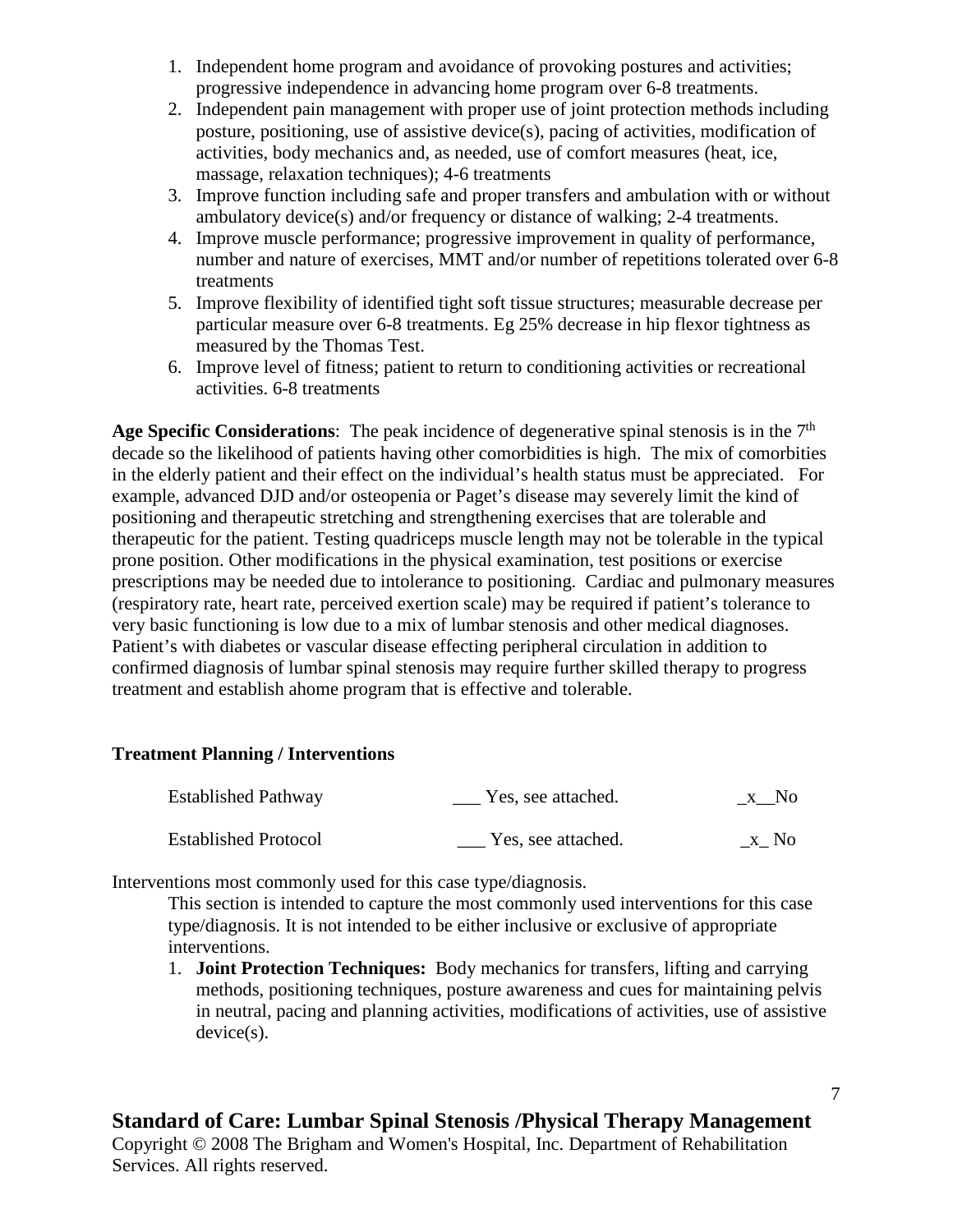- 2. **Therapeutic exercises**: A progressive therapeutic exercise program with flexion bias, stretching of identified tight muscles; lumbar and lower extremity stabilization exercise techniques; strengthening of any identified muscle weaknesses; postural reeducation, conditioning activities (recumbent bike, stationary bike, walking program, treadmill use), return to recreational sport activities (for example, swimming with use of modified stokes to avoid trunk extension).
- 3. **Transfer and gait training:** Balance, safety, pacing of cadence and planning for distance tolerated. Appropriate use of any assistive device(s). Consider the use of 1 or 2 canes or a rolling walker for patients who require an assistive device(s). Some patients may benefit from a specialized walker with a seat option. Consider adjusting the height of the assistive device just slightly lower than usual to help patient achieve the postural correction needed for symptom management.
- 4. **Manual therapy –** Soft tissue and joint mobilization techniques to improve patient's level of symptoms and/or mobility.
- 5. **Lumbar traction -** May be appropriate if general lumbar hypomobility and patient unable to effectively apply lower trunk stretching techniques.

**Frequency & Duration:** 6-8 treatments to achieve identified short term goals over an 8 week period. Patients with lower tolerance levels may require more intensive intervention.

**Patient / family education:** Diagnosis and related basic anatomy, why trunk extension and axial loading may be aggravating symptoms, joint protection techniques including posture awareness, activity modifications, body mechanics, proper positioning and stretching techniques, use of assistive device(s) and heat/cold, relaxation techniques or massage.

# **Recommendations and referrals to other providers:**

Services. All rights reserved.

- 1. Occupational therapy- especially for ADL and additional training in joint protection methods if pain symptoms, loss of function and health status limit patient's independence and ease of function. Discuss with referring physician and explain your recommendations to patient.
- 2. Calcitonin treatment<sup>[18](#page-7-0)</sup>- a peptide hormone which reduces skeletal blood flow has been successfully used in the treatment of patients with Paget's disease who also had spinal stenosis.. It is presumed that by reducing venous blood from the vertebral body into the extradural plexus that there will be more space for the neural elements. No randomized controlled studies of this treatment currently exist. Discuss with referring physician.
- 3. Weight reduction program which would decrease the strain of lumbar lordosis Encourage patient to discuss with referring physician before attempting weight loss program.
- 4. A lumbar orthotic with rigid panel support may help some patients, especially those with little abdominal strength, to assist in awareness of pelvic positioning with upright activity or to act as a comfort measure. Discuss with referring physician before suggesting to patient/family.

<span id="page-7-0"></span><sup>&</sup>lt;sup>18</sup> Porter, Richard. Spinal Stenosis and Neurogenic Claudication. Spine: 21:2046-2052. Sept 1996.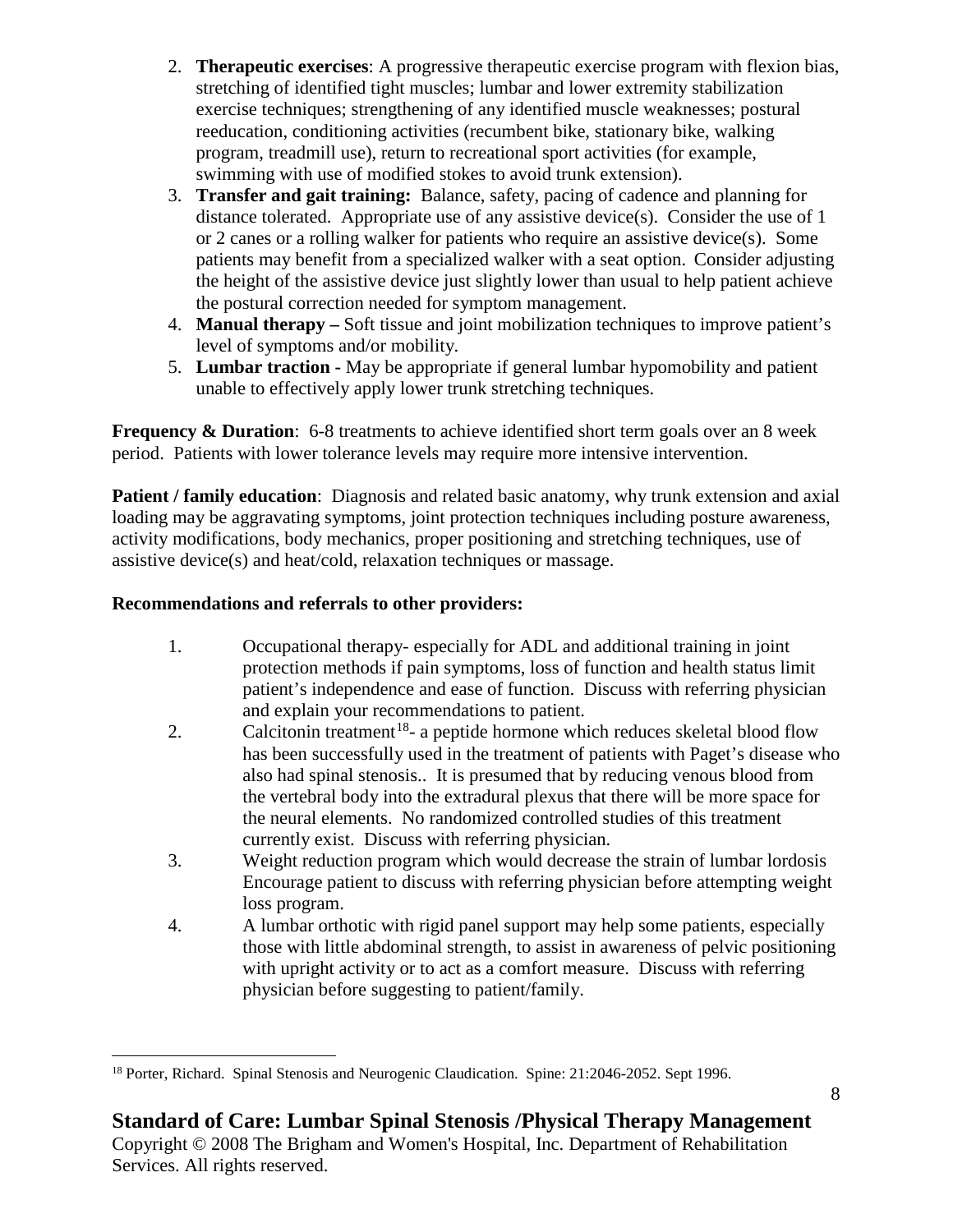- 5. Additional support system/ counseling if patient having difficulty coping with the loss of independence and need to modify activity level. Discuss with referring physician.
- 6. Physiatry or Pain management consult- epidural injection. Per primary physician referral
- 7. Surgery consult-per primary physician referral

### **Re-evaluation / assessment**

Standard Time Frame: 30 days Other Possible Triggers: Worsening symptoms despite adhering to recommendations.

### **Discharge Planning**

Commonly expected outcomes at discharge: Independence in home program of body mechanics, joint protection, pain management with conservative measures, a routine stretching and strengthening program and independence in walking with or without an assistive device(s)

Patient's discharge instructions: Continue prescribed home program. Be diligent in use of joint protection techniques.

Developed: Janice McInnes PT, 01/2005 Reviewed: Ethan Jerome, PT, Reg Wilcox, PT Revised: Janice McInnes PT, 01/2008

Services. All rights reserved.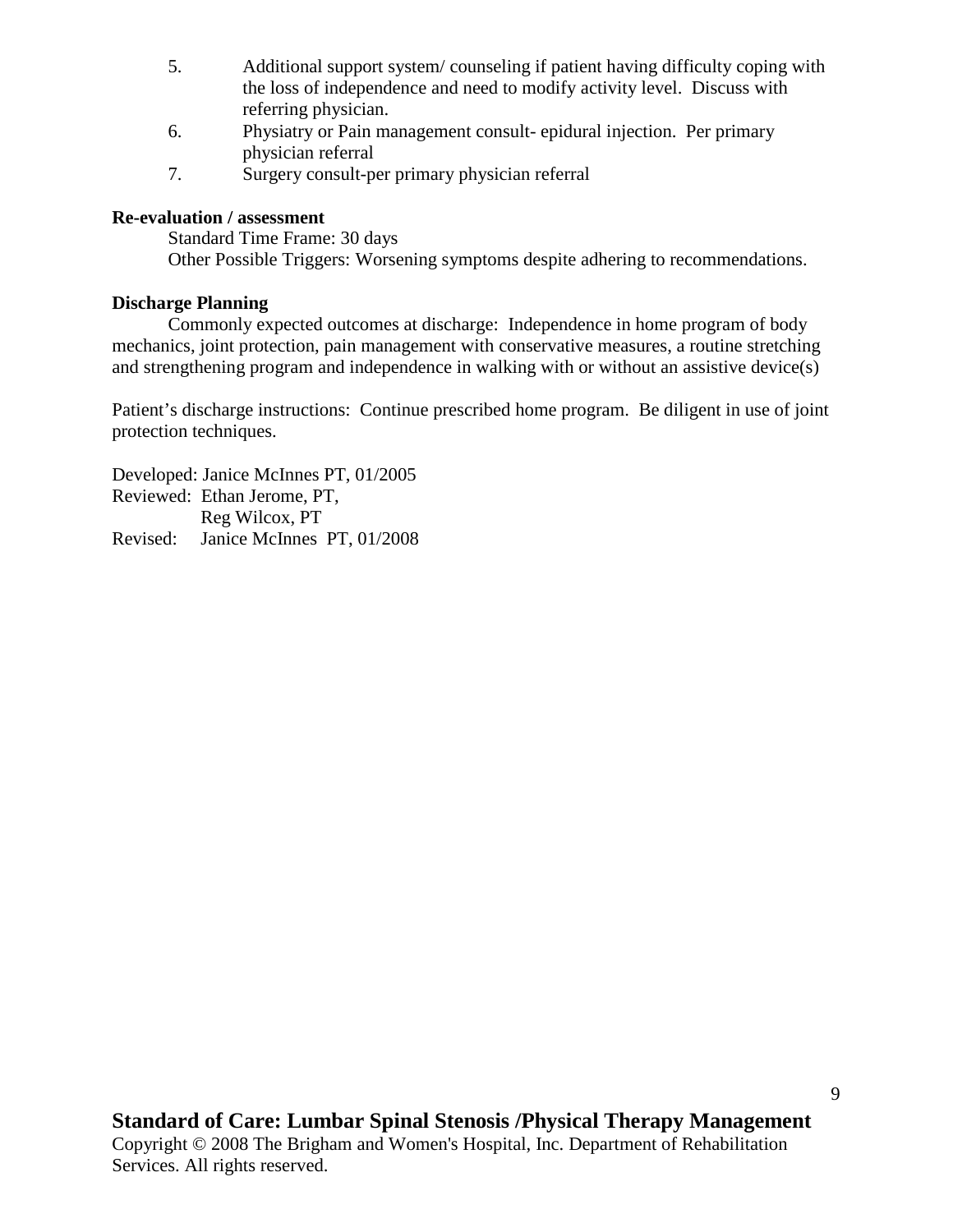# **Reference List**

- Arbit, E and Pannullo, S. "Lumbar Stenosis: A Clincial Review". Clinical Orthop and Related Research. Vol 1, No. 384, 137-143, March, 2001.
- Aronaldi CC, Brodsky AE, Cauchoix J, et al. "Lumbar Spinal Stenosis and Nerve Root Entrapment Syndromes: Definition and Classification". Clin Orthop 115:4-5, 1976.
- Bogle Thorban, LD and Newton, RA. "Use of the Berg Balance Test To Predict Falls in Elderly Persons". Physical Therapy. Vol.76, 1996, 576-583.
- Bodack, M, and Monteiro, M. "Therapeutic Exercise in the Treatment of Patients With Lumbar Spinal Stenosis". Clinical Orthopaedics and Related Research, Vol. 1, No. 384, 114-152, March, 2001.
- Gibson JNA, Waddell G and Grant IC. "Surgery for Degenerative Lumbar Spondylosis". The Cochrane Database of Systematic Reviews. Vol. 4, 2004.
- Johnson KE, Rosen I, Uden A. "The Natural Course of Lumbar Spinal Stenosis" Clin Orthop 279: 82-82, 1992
- Katz JN, Dalgas M, Stucki G et al. "Degenerative Lumbar Spinal Stenosis-Diagnostic Value of the History and Physical Examination" Arthritis and Rheumatism. Vol 38, No. 9, 1236-1241 September, 1995.
- McKenzie, R and May, S. The Lumbar Spine: Mechanical Diagnosis and Therapy. Spinal Publications New Zealand Ltd. Vol.1, 2003.

Podsiadlo, D, Richardson S. The timed "Up & Go": A test of basic functional mobilitiy for frail elderly persons. J Am Geriatric Soc 1991, 39:142-148.

- Panjabi MM, Takata K, Goel VK. "Kinematics of the Lumbar Intervertebral Foramen". Spine 8:348-357, 1983.
- Porter, Richard. "Spinal Stenosis and Neurogenic Claudication". Lippincott-Raven Publishers. Spine. 21:2046-2052, September, 1996.
- Saidoff, David C. and McDonough, Andrew L. Critical Pathways in Therapeutic Intervention: Entremities and Spine. Mosby. St. Louis, MO. 2002, Chapter 57, 884-910.
- Schonstrom N., Linhahl, S, Willen J, and Hansson T. "Dynamic Changes in the Dimensions of the Lumbar Spinal Canal: An Experimental Study in Vitro". Journal of Orthopaedic Research. Raven Press,LTD. New York. 7:115-121, 1989.
- Sengupta DK, and Herkowitz, HN. "Lumbar Spinal Stenosis –Treatment Strategies and Indications for Surgery". Orthop Clin N Am . 34:281-295, 2003.

**Standard of Care: Lumbar Spinal Stenosis /Physical Therapy Management** Copyright © 2008 The Brigham and Women's Hospital, Inc. Department of Rehabilitation Services. All rights reserved.